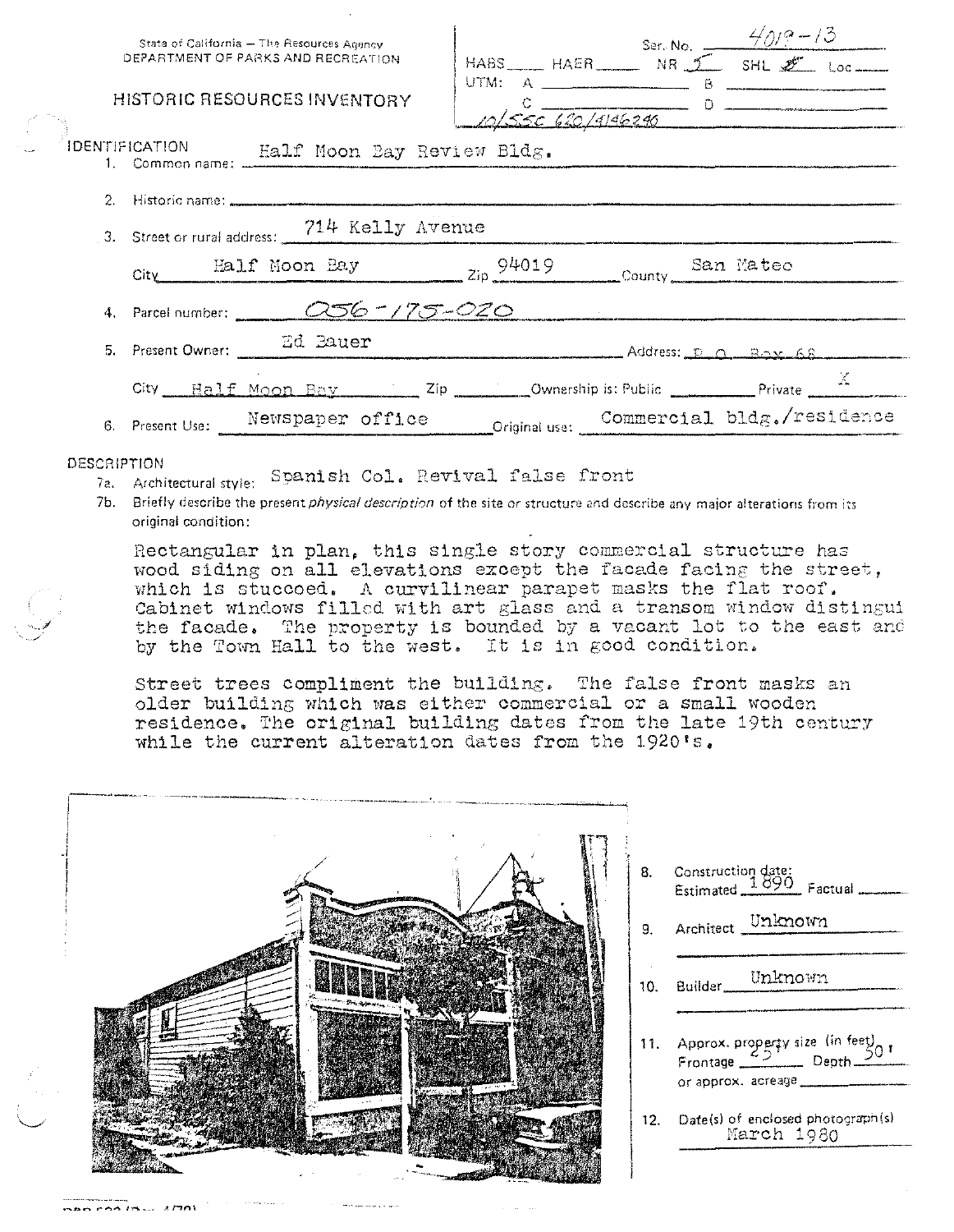# **HISTORIC RESOURCES INVENTORY**

|      |                                                             | Ser. No. $\frac{70/9 - 1}{20}$ |  |
|------|-------------------------------------------------------------|--------------------------------|--|
|      | HABS $HABB$ $N = \frac{53}{8}$ $S H L \frac{8}{8}$ $L_{OC}$ |                                |  |
| UTM: | $\mathbb A$                                                 |                                |  |
|      |                                                             |                                |  |
|      | 0/550680/4146260                                            |                                |  |
|      |                                                             |                                |  |
|      |                                                             |                                |  |
|      |                                                             |                                |  |

| 2. Historic name: Simmons Home                                                                                                     |
|------------------------------------------------------------------------------------------------------------------------------------|
| 3. Street or rural address: 751 Kelly Ave                                                                                          |
| City Half Moon Bay 2ip 94019<br>County San Mateo                                                                                   |
| 4. Parcel number: 256-168-070                                                                                                      |
| 5. Present Owner: Dolly Simmons and Fred Simmons Jr Address: P.O. Box 13                                                           |
| City $\underline{\text{Half Moon Bay}}$ Zip Ownership is: Public Private X                                                         |
| $\begin{array}{c} \textbf{Original use:} \end{array} \begin{array}{c} \textbf{residence} \end{array}$<br>6. Present Use: residence |

### **DESCRIPTION**

**IDENTIFICATION** 

1. Common name:

- **Paint Hold State: California Vernacular/Pioneer**
- 7b. Briefly describe the present *physical description* of the site or structure and describe any major alterations from its original condition:

751 Kelly Avenue is a one-story wooden structure built on an L-shaped floorplan. It has a gable roof covered with composition shingles. The exterior walls are sheathed in wooden shingles. A scalloped bargeboard runs around the building. Fenestration is simple two-over-two double hung windows.



Construction date;<br>Estimated 1865 Factual 8. unknown 9. Architect Builder Adam Simmons 10. Approx. property size (in feet)  $11.$ 

12. Date(s) of enclosed photograph(s)

or approx. acreage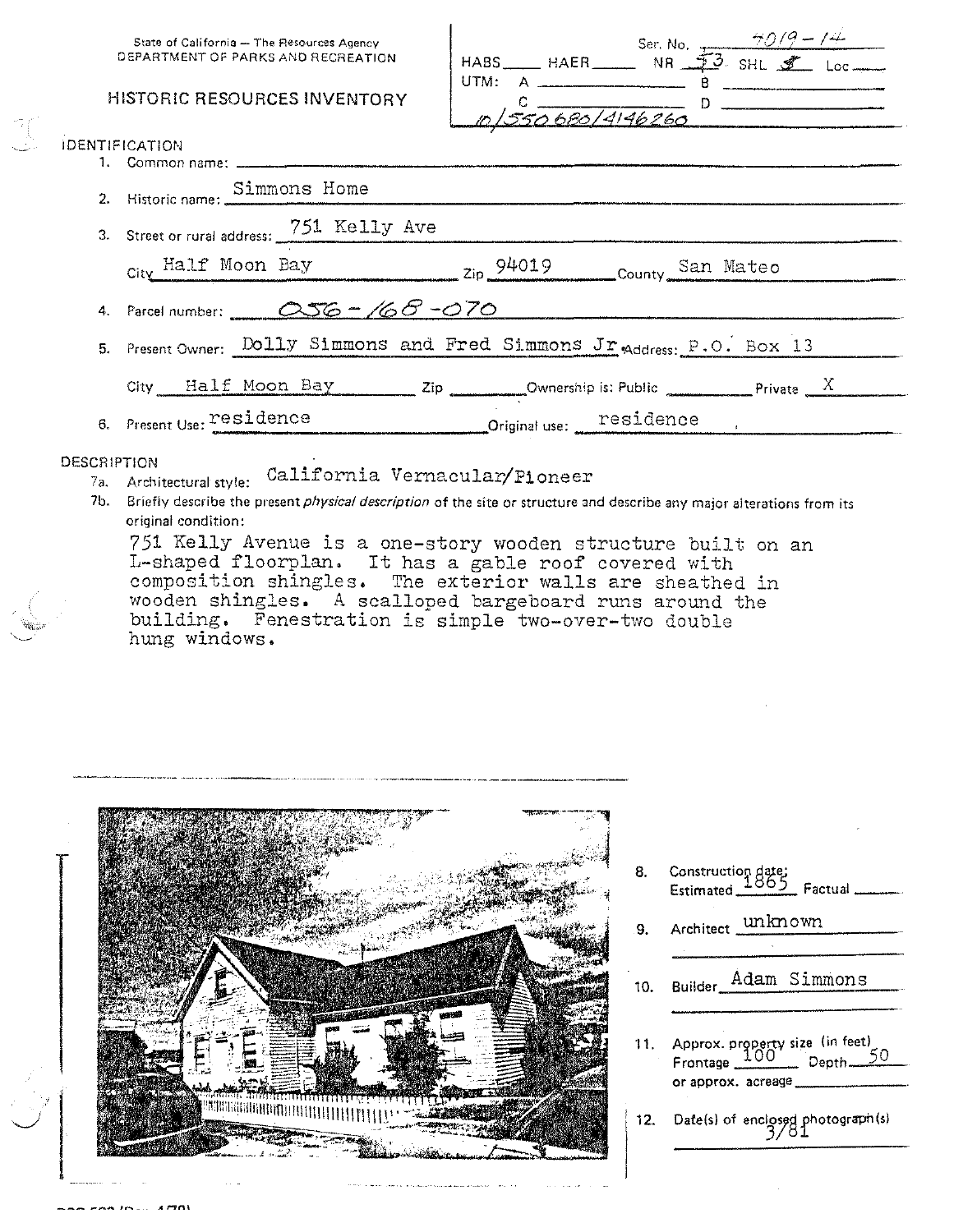# **HISTORIC RESOURCES INVE**

Half Moon Bay

| State of California - The Resources Agency<br>DEPARTMENT OF PARKS AND RECREATION | HABS_____HAER____ |         | Ser. No.<br>NR $\mathcal{2}$ | $\frac{4017}{5}$ Loc |  |  |
|----------------------------------------------------------------------------------|-------------------|---------|------------------------------|----------------------|--|--|
| <b>HISTORIC RESOURCES INVENTORY</b>                                              |                   | $UTM$ : | 740/4146260                  | 8                    |  |  |
| TIFICATION                                                                       |                   |         |                              |                      |  |  |
| Historic name: Bailey's Bakery<br>$\mathcal{D}$                                  |                   |         |                              |                      |  |  |
| 3. Street or rural address: 900 Kelly Ave.                                       |                   |         |                              |                      |  |  |

San Mateo

| 4. Parcel number: $OS6 - 778 - 070$        |                                                                                                                                                                                                                                      |  |                                                                    |             |  |
|--------------------------------------------|--------------------------------------------------------------------------------------------------------------------------------------------------------------------------------------------------------------------------------------|--|--------------------------------------------------------------------|-------------|--|
| 5. Present Owner: Michael & Robbin Halpern | <u>ing parameter all structure all the contraction of the company of the structure of the contract measurement of the contract of the contract of the contract of the contract of the contract of the contract of the contract o</u> |  | Address: Same                                                      |             |  |
| City.                                      |                                                                                                                                                                                                                                      |  | $\frac{2}{p}$ 2ip $\frac{1}{p}$ Ownership is: Public $\frac{1}{p}$ | Private $X$ |  |

 $Zip \frac{94019}{2}$  County.

6. Present Use: apartments Original use: bakery

#### **DESCRIPTION**

**IDENTIFICATION** 

City

- 7a. Architectural style: False Front/Italianate
- 7b. Briefly describe the present *physical description* of the site or structure and describe any major alterations from its original condition:

This is a two-story wooden structure who's false front features an Italianate bay. It has a gable room covered with composition shingles. Fenestration is mostly of simple double hung windows.

(see related structure, 505 San Benito)

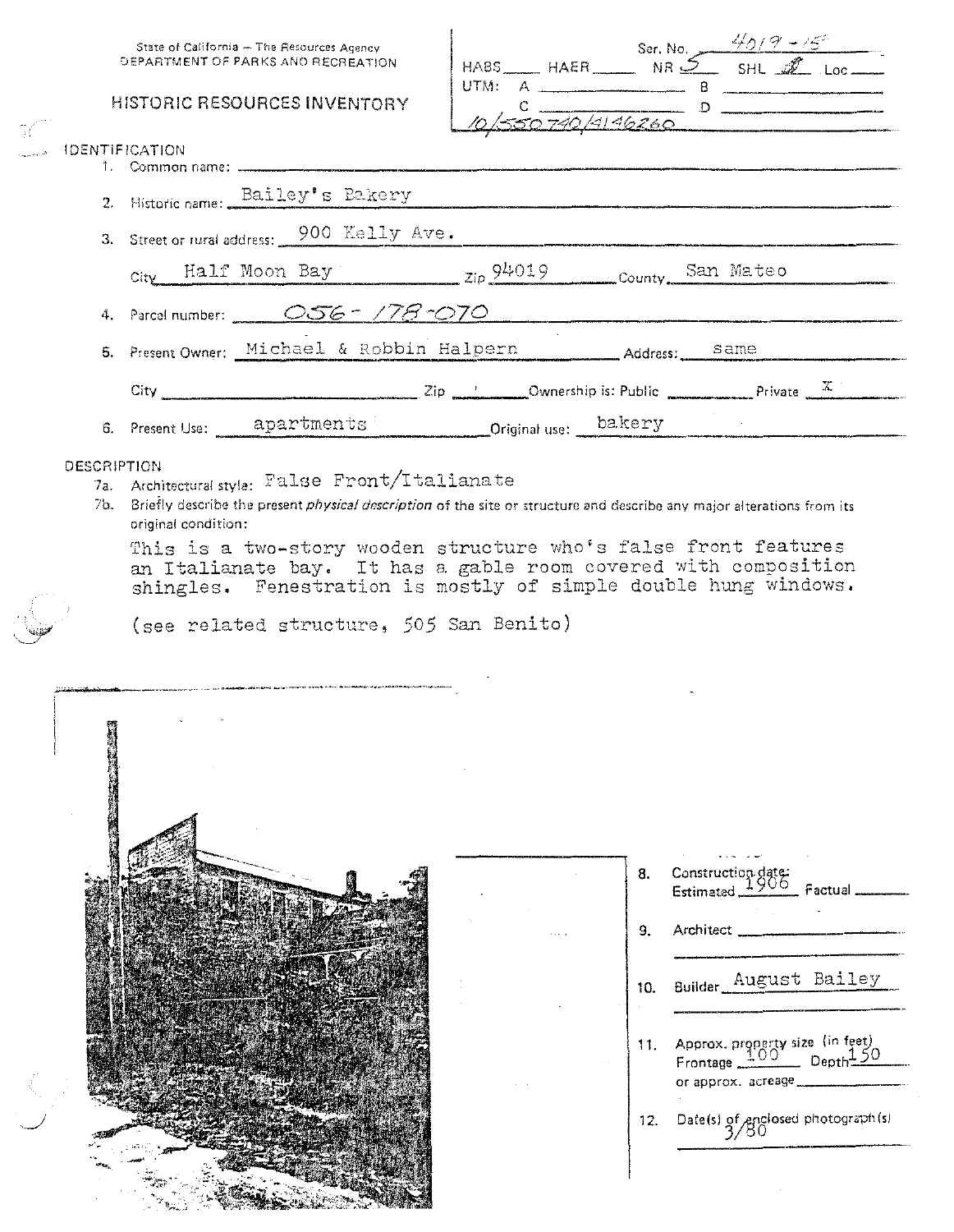State of California - The Resources Agency DEPARTMENT OF PARKS AND RECREATION

### **HISTORIC RESOURCES INVENTORY**

| UTM: | $\mathbf{A}$   | HABS _______ HAER ________ NR ______ SHL $\mathscr{G}$ _______ |  |
|------|----------------|----------------------------------------------------------------|--|
|      |                |                                                                |  |
|      | 550500/4146260 |                                                                |  |

| 2. Historic name: Occidental Hotel Annex                                          |  |  |
|-----------------------------------------------------------------------------------|--|--|
| 3. Street or rural address: 648 Kolly Avenue                                      |  |  |
| City Half Moon Bay 2ip 94019 County San Mateo                                     |  |  |
| 4. Parcel number: 056 - 173-120                                                   |  |  |
| 5. Present Owner: <u>John Costantini emmers resumed and Address: pt 1 Box 4 A</u> |  |  |
| City Half Moon Bay 2ip Ownership is: Public Private X                             |  |  |
| 6. Present Use: Laundromat/apts. Original use: Occidental Hotel (addition)        |  |  |

#### **DESCRIPTION**

**IDENTIFICATION** 

- 7a. Architectural style: California Vernacular/Pioneer
- 7b. Briefly describe the present *physical description* of the site or structure and describe any major alterations from its original condition:<br>648 Kelly Avenue is a two-story frame structure which is topped

by a hipped roof and sheathed in ship lap siding. The building is constructed on a rectangular plan and designed in a vernacular Pioneer style. The ground level has been modernized and now houses a laundromat. An outdoor stairway on the west elevation is an addition as well and it leads to the second story apartment units.

Landscaping is non-existent and all but two of the windows have been altered. A large sign has also been added to the structure.

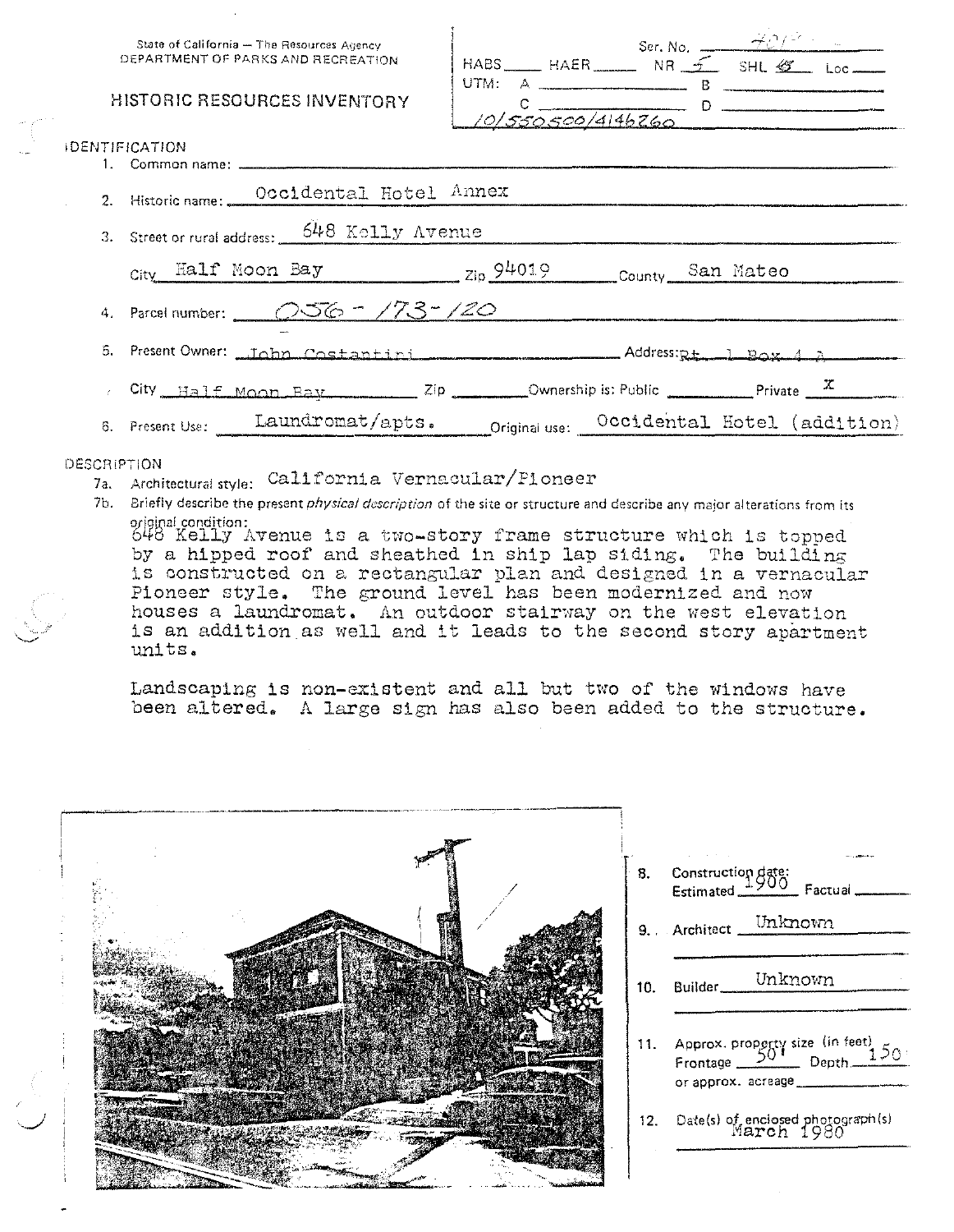|                       | State of California - The Resources Agency<br>DEPARTMENT OF PARKS AND RECREATION                |                    | Ser. No. $\frac{48.0 \times 10^{-4}}{10^{14}}$<br>HABS ___ HAER ___ NR _1 SHL __ Loc __ |    |
|-----------------------|-------------------------------------------------------------------------------------------------|--------------------|-----------------------------------------------------------------------------------------|----|
|                       | HISTORIC RESOURCES INVENTORY                                                                    |                    | $10\sqrt{\frac{c}{5500980/9196280}}$                                                    |    |
| <b>IDENTIFICATION</b> | Funeral Parlor                                                                                  |                    |                                                                                         |    |
|                       |                                                                                                 |                    |                                                                                         |    |
|                       | 645 Kelly Avenue<br>$\frac{645 \text{ KeL}}{24.5 \text{ Steet or } \text{and } \text{address}}$ |                    |                                                                                         |    |
| City                  | Ealf Moon Bay<br>$\frac{94019}{2^{ip}}$ County San Mateo                                        |                    |                                                                                         |    |
|                       | 4. Parcel number: 256-164-040                                                                   |                    |                                                                                         |    |
|                       | 5. Present Owner: Murray Randleman Murray Randleman Murray Randleman Murray Randleman           |                    |                                                                                         |    |
|                       | City Half Moon Bay Zip Ownership is: Public Privata                                             |                    |                                                                                         | Ä. |
|                       | 6. Present Use: Funeral parlor                                                                  | Criginal use: Same |                                                                                         |    |
| DESCRIPTION           |                                                                                                 |                    |                                                                                         |    |

- 7a. Architectural style: Zig-Zag moderne
- 7b. Briefly describe the present physical description of the site or structure and describe any major alterations from its original condition:

645 Kelly Avenue is a stuccoed zig-zag Moderne structure consisting of two single story blocks flanking a taller central block. The end blocks are distinguished by three recessed window strips that are separated by piers topped by stylized low-relief ornament. Sunrise motifs hug the corners of the blocks. The central block is arranged in a series of set-backs which emphasize the building's vertical and geometric design. Stringcourses girdle the parapets and low-relief ornament consisting of chevrons, volutes and zig-zag trim complete the design of the central block. The stone base is the building's only alteration.

Landscaping consists of junipers along the side walls and small shrubs flanking the entrance.